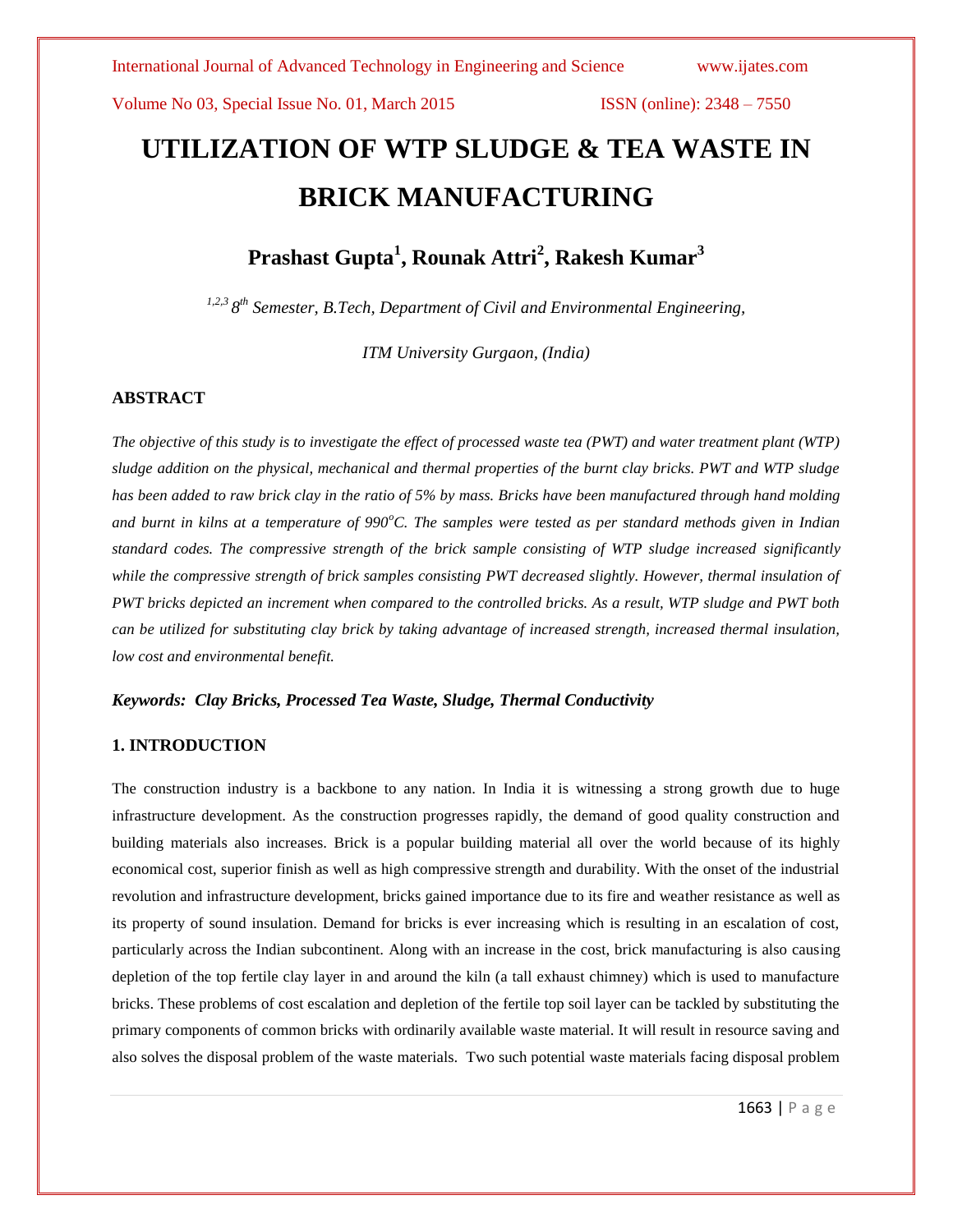and are present in bulk quantity are processed tea waste (PWT) and water treatment plant (WTP) sludge. The disposal of these materials is a matter of concern and is a burden to the growing economy.

Water treatment plants all over the world treat raw water by implementing varied techniques prevalent in that region. The plants help treat raw water to potable water with the help of various treatment chemicals. Water treatment plants produce large quantities of by-products commonly known as sludge as a result of treatment processes of raw water such as coagulation, flocculation and filtration. The problem of sludge disposal is a grave problem owing to environmental concerns, limited resources and few landfills. By replacing primary components of mud bricks with WTP sludge, we can not only solve the problem of disposal of sludge, but can also take advantage of favorable properties while minimizing the manufacturing cost at the same time.

Few studies have been performed on utilizing WTP sludge in brick making. The excavated soil, mainly clay is mixed with sludge to improve the brick properties. Five different mixing ratios of sludge at 0, 5, 10, 15 and 20 per cent of the total weight of sludge-clay mixtures were studied.The result also showed that increasing the sludge content improved workability and physical appearance (color) of sludge –clay burnt bricks (Victoria, 2013). Hence, we can use up to 15% of the WTP sludge in manufacturing of bricks. The amount of sludge can be increased above 15% but the energy consumption in firing of bricks will increases due to presence of high amount of alumina and low silica in WTP sludge (Huang et al, 2005).

Tea is a beverage, known for its medicinal properties, which is being consumed worldwide for centuries. Tea consists of alkaloids, tannins, catechin and polyphenols which are revealed on phyto-chemical screening of tea (Archana et al., 2011). In India, yearly production of tea is approximately 857,000 tones which is 27.4% of total world production (Wasewar, 2010). The waste which is produced after the preparation of tea is termed as processed tea waste (PTW) or tea dust which is organic in nature. In order to enhance the properties of bricks PTW can be added to raw material. Addition of PTW will increase the porosity of bricks which ultimately enhances the thermal insulation property of the burnt bricks (Demir, 2006).

Hence the purpose of the present work is to replace the depleting clay with household tea waste and WTP sludge in brick manufacturing. Experiments have been performed to study the effect of 5% clay replacement with PWT and WTP respectively.

# **II MATERIALS**

# **2.1 WTP Sludge**

Raw water to be treated is initially passed through screens, which are kept inclined at about 45'-60', in order to remove the big visible objects such as trees, dead animals etc. Then this water is allowed to pass through coagulation and flocculation tanks where colloidal matter and suspended solids are removed. In order to remove the colloidal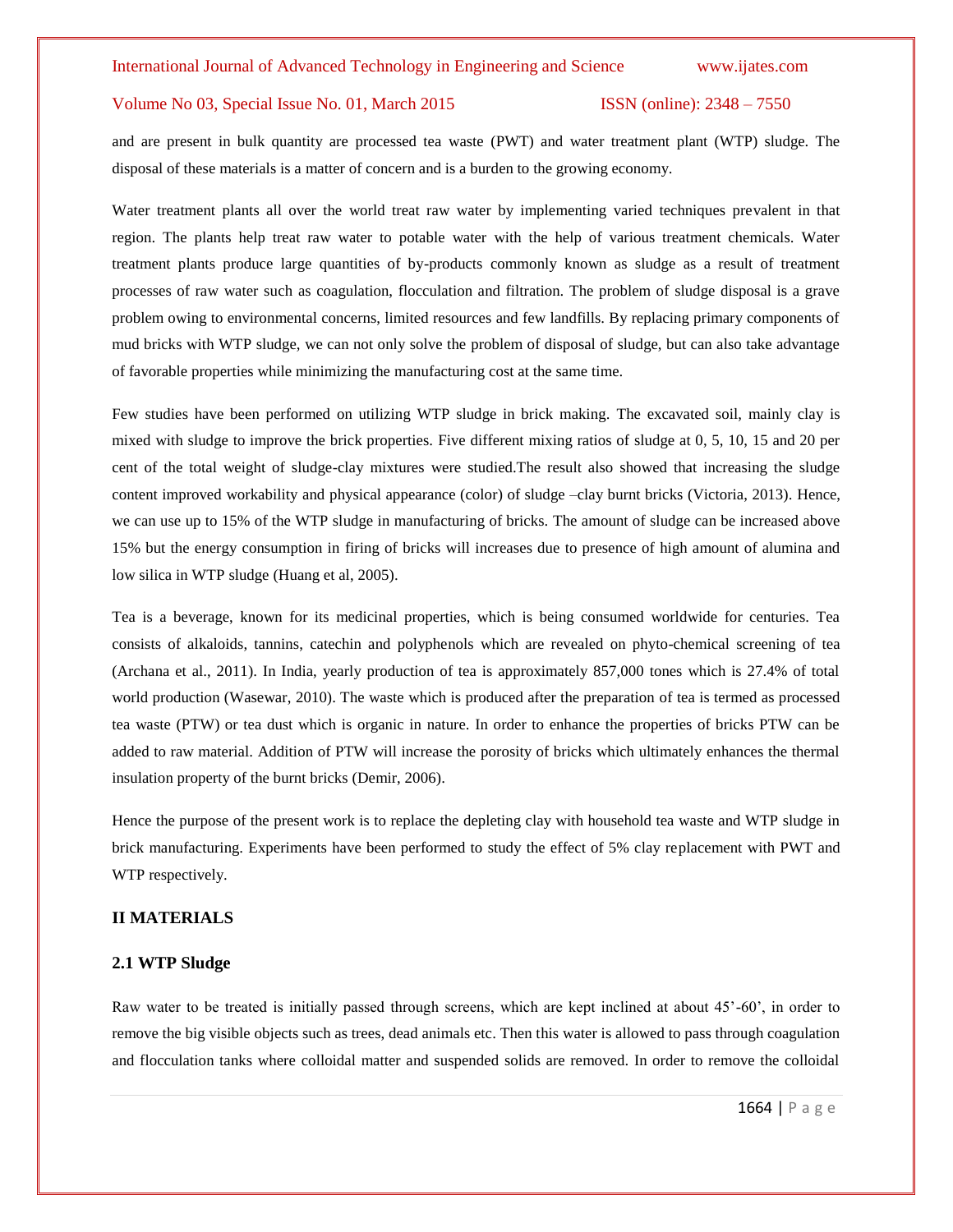### International Journal of Advanced Technology in Engineering and Science www.ijates.com

# Volume No 03, Special Issue No. 01, March 2015 ISSN (online): 2348 – 7550

matter and very fine suspended mud particles, coagulants (alum in this case) has been added and thoroughly mixed to form a gelatinous precipitate termed as floc which are large enough to get settled under the effect of gravity. This process is known as coagulation and flocculation. The flocculated water is then passed through sedimentation tank where these flocs are allowed to settle and the resulted by-product which is obtained from the base of tank is termed as sludge. The water from outlet of sedimentation tank is allowed to pass through rapid sand filter and chlorine is added to the water obtained from filtration and then this water is distributed in the city through distribution system. The clay utilized in the bricks has been replaced with tea waste by up to 5% of total clay weight i.e. 150 grams (WTPS5)



# **2.2 Tea Waste**

The tea dust which is obtained after preparation of household tea is organic in nature and is termed as tea waste. The tea dust was collected from the cafeteria situated at ITM University Gurgaon, Haryana. The clay utilized in the bricks has been replaced with tea waste by up to 5% of total clay weight i.e. 150 grams (PTW5)

# **III METHODS**

## **3.1 Compatibility Test**

A good material (earth) for making bricks should have a liquid limit between 25 to 38%, plastic limit between 7 to 13% and a shrinkage limit between 15 to 25%. In order to ensure the suitability of brick earth two field tests are performed. In the first field test, the soil to be tested is transformed into the plastic mass by adding sufficient amount of water to it. Then balls of about 80mm diameter are formed from this plastic mass through hand moulding which are then left for sun drying. The dried balls are then pressed between fingers and if they crumble easily then it shows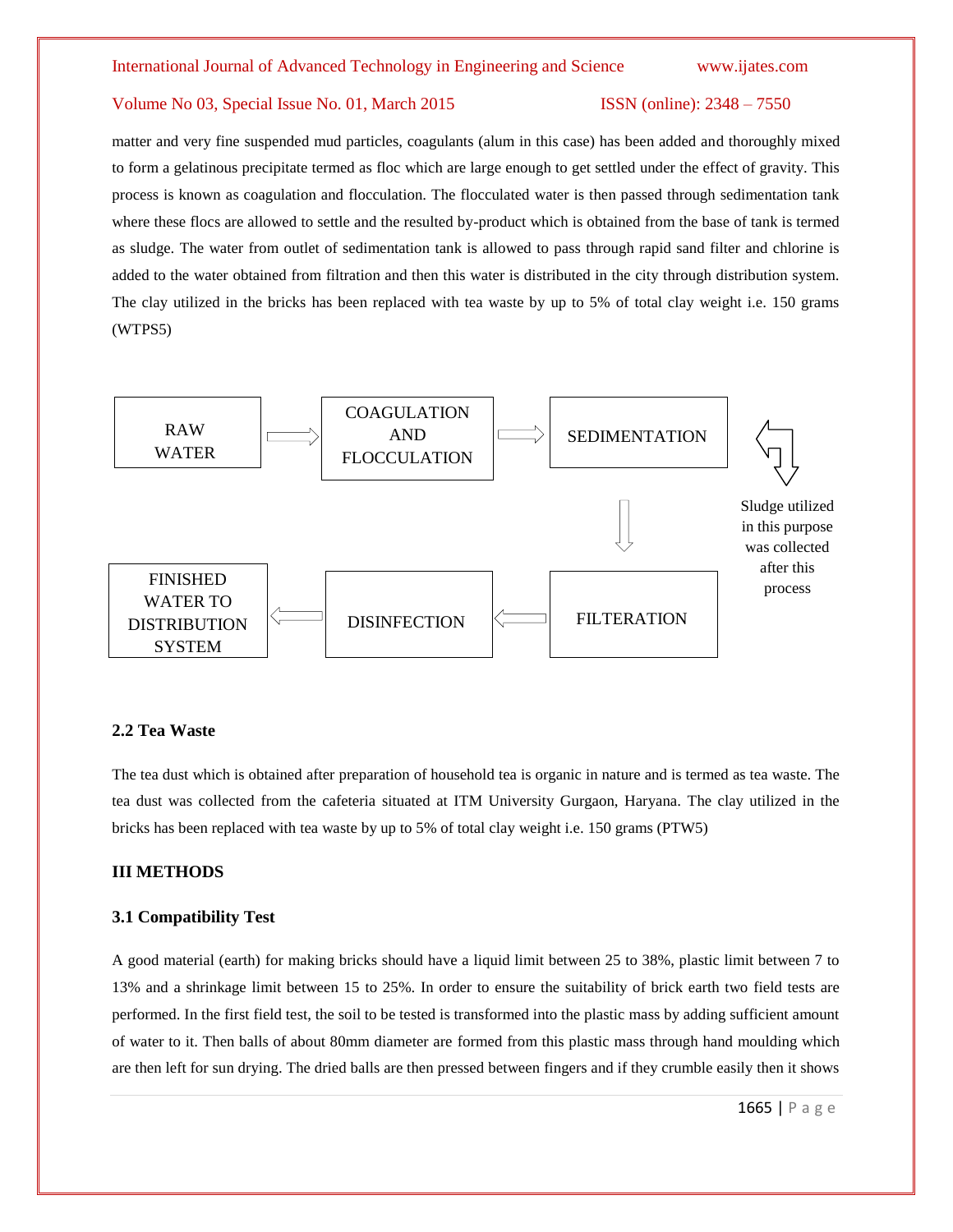excessive sand content in the earth. Any surface cracks on drying indicate deficiency of sand content. In case of the second field test, the plastic mass prepared in first field test is transformed into threads of 3mm diameter through rolling and then allowed to dry under the sun for four days. Any surface cracks on the dried threads will indicate excessive shrinkage limit (Gurucharan, 2005).

# **3.2 Manufacturing of bricks**

First of all the raw material (soil) was collected and spread on a levelled surface after sprinkling sand on it. The waste material (WTP sludge or PTW) was then mixed with the raw material (5% of total weight). Water was then added to the mixture in an appropriate amount so that the mixture would be workable and bricks after burning process would gain sufficient strength. Moulding of this mixture was then done with the help of wooden moulds (22.4\*11.6\*7.5 cm in dimension). Sand was sprinkled on every face of the mould and the mixture was then pressed and put into the mould through the hands. The mixture was then pressed by frog ,attached to a wooden plate, from open face of the mould. These moulded bricks were allowed to get sun dried in drying sheds for 3 to 5 days, so that bricks could get some strength and these dried bricks could easily undergo the burning process. In the burning process, dried bricks were burnt in the kilns at a temperature of 990'C for 2 to 4 days. Kilns are rectangular burning chambers were the temperature was raised up to 990'C with the help of thermal energy. Burnt bricks were then allowed to get cooled for 3 to 4 days. After a cooling period, burnt bricks could be tested and checked against Indian standards and according to the results obtained these bricks would be used for various construction purposes.

### **3.3 Testing of bricks**

The compressive strength of the bricks were determined(IS 3495:1992, Part I) with the help of universal testing machine (UTM). The sample of brick to be tested was prepared by filling the frog and the voids with cement mortar and placing these bricks in a wet jute bag for 24 hours. After 24 hours, sample bricks were kept immersed in water for 3 days. These bricks were then tested using UTM keeping the face having mortar filled frog in the upward direction. Burnt bricks were also tested for water absorption capacity (IS 3495:1992, Part-II). In this test, burnt bricks were first weighed on a balance and then kept immersed in water for 24 hours. After 24 hours, bricks were weighed again on the same balance and by using the formula (IS 3495:1992, Part II) the percentage water absorption was calculated. Burnt bricks were also tested for efflorescence and warpage (IS 3495:1992, Part III-IV). Field tests were also conducted on the burnt bricks in which the first test was done by striking two burnt bricks with each other and examining the sound created by their strike. Second field test was conducted to determine hardness of bricks by scratching bricks by finger nail. The third field test was to drop the burnt brick from 1 meter height on a leveled ground surface. Thermal insulation of the burnt bricks was also tested with the help of simulated Lee's- Disk apparatus. Three samples of burnt bricks were tested in each case and the mean result of three bricks was reported (IS SP: 41, 1987 Part I-IV)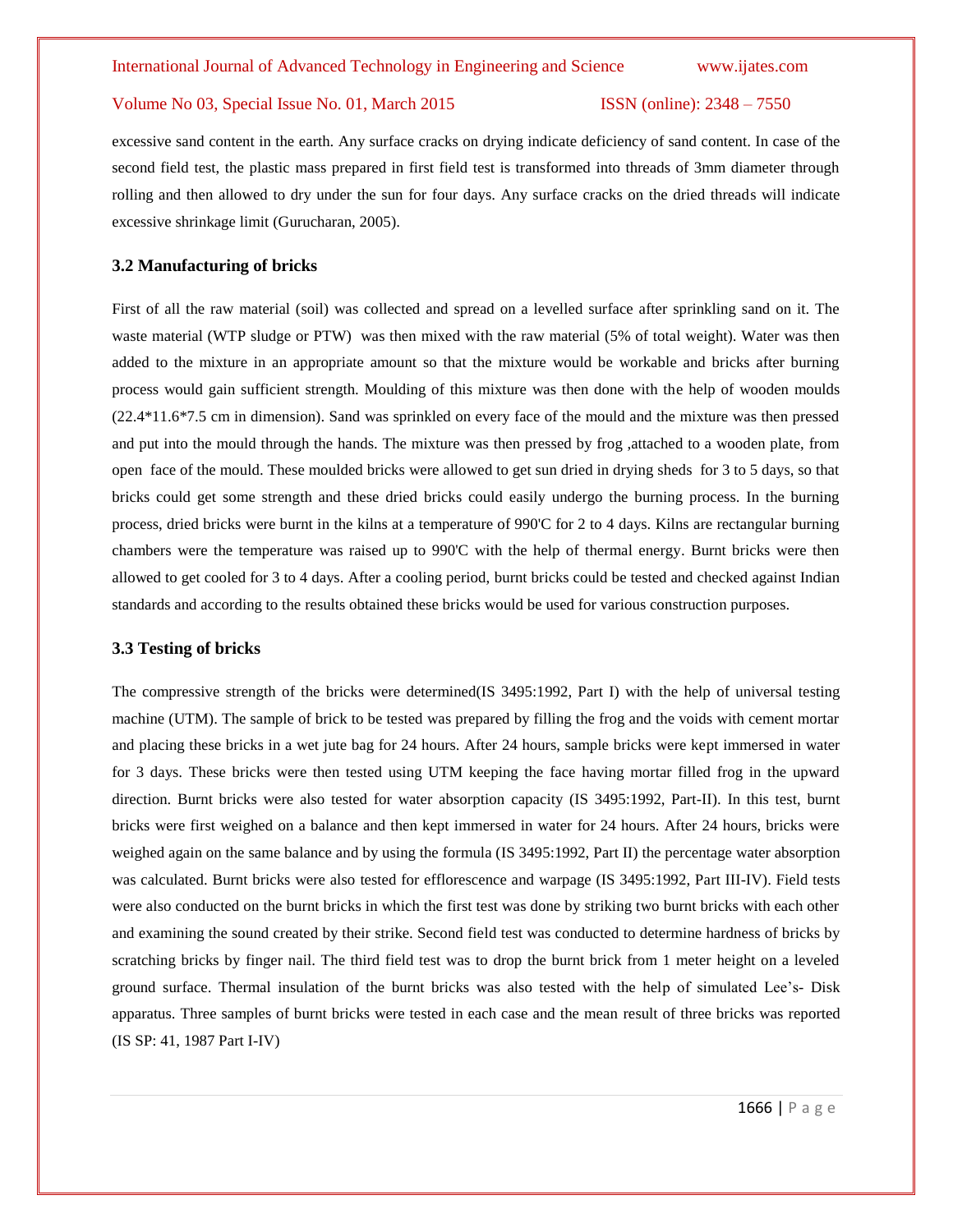# **IV RESULTS AND DISCUSSIONS**

# **4.1 Compatibility tests of WTP Sludge and Processed Tea Waste**

Table 1 shows the characteristics of physical compatibility tests of WTP Sludge mixture and Processed Tea Waste (PTW) mixture respectively. The field tests performed exhibited satisfactory results which lead us to manufacture bricks of a fixed proportion (5% waste, 95% Clay).

| S.No | <b>Property</b>             | <b>WTP Sludge</b> | <b>PTW</b>   |
|------|-----------------------------|-------------------|--------------|
|      | Homogeneity                 | Satisfactory      | Satisfactory |
|      | <b>Field Test Procedure</b> |                   |              |
| 2.1  | Balls of 80 mm diameter     | Satisfactory      | Satisfactory |
| 2.2  | Threads of 3 mm diameter    | Satisfactory      | Satisfactory |

**Table I- Physical Compatibility Tests**

Plate I and II show wet WTP Sludge and PTW and plate III and IV show dry & crushed WTP Sludge and PTW.

# **4.2 Physical attributes of manufactured bricks**

Table II shows the mean physical characteristics of WS5 and TW5 bricks. The mean weight of brick samples ranged from 2743 grams to 2945 grams with the TW5 brick being the lightest.



**Plate I- WTP Sludge Plate II-Wet PTW**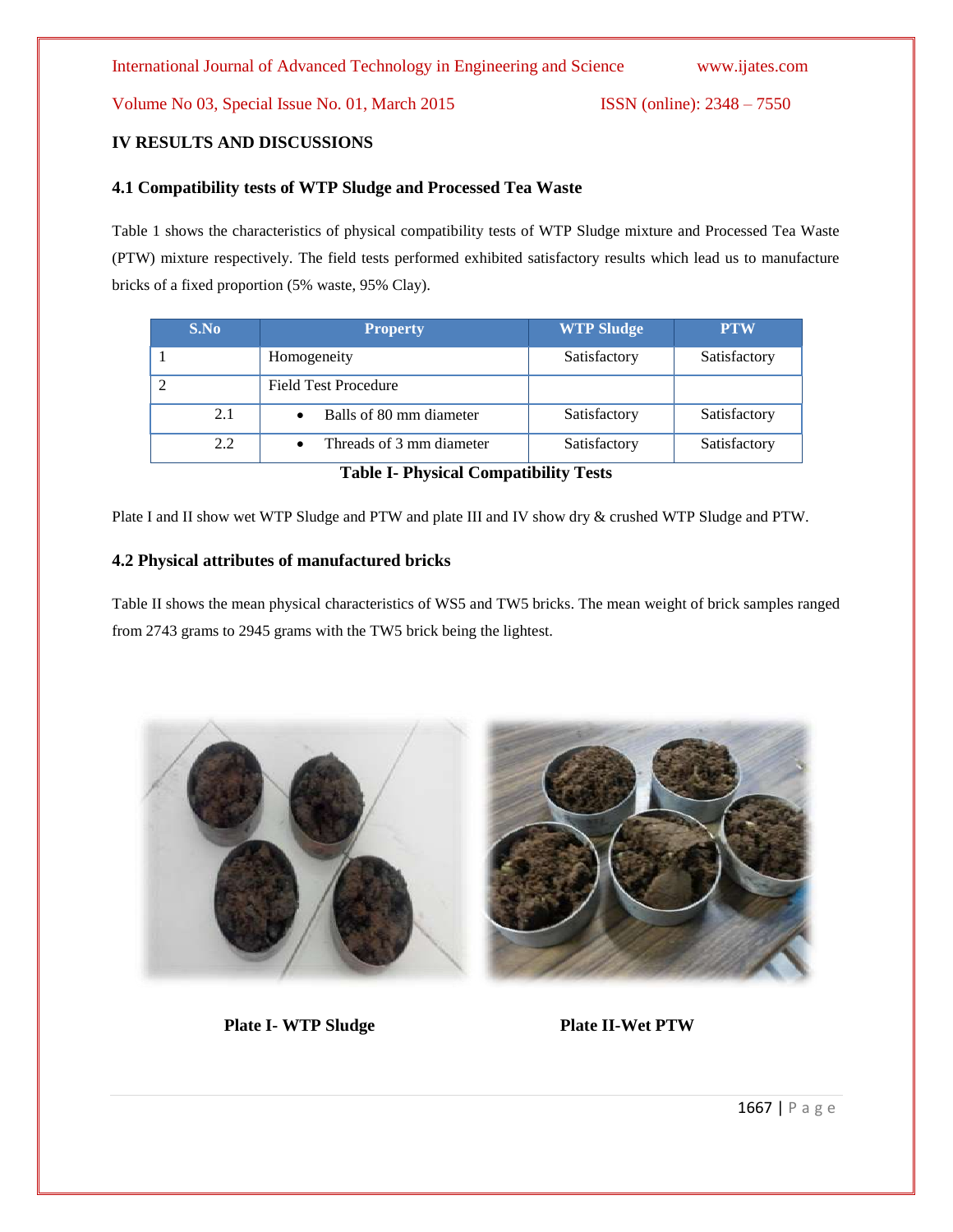

# **Plate III- Crushed WTP Sludge Plate IV- Crushed PTW**

| S.No | <b>Character</b> | WS5     | PTW <sub>5</sub> |
|------|------------------|---------|------------------|
|      | Length $(mm)$    | 217.00  | 218.50           |
| 2.   | Width (mm)       | 108.00  | 107.50           |
| 3.   | Height (mm)      | 76.00   | 76.60            |
| 4.   | Weight $(g)$     | 2945.00 | 2743.00          |

**`**

**Table II- Physical Attributes**

# **4.3 Mechanical attributes of bricks**

Table III shows the mean compressive strength of WS5, TW5 and controlled bricks. Compressive strength determines the applicability potentials of the bricks, which is affected by the composition, moisture content and type of crystallization. Table III also depicts mean water absorption of brick samples. Water absorption is a key factor that affects the durability of bricks, thus lesser the water infiltrating into the brick, the more durable is the brick. The results of water absorption test ranged between 13.84 and 19.25 percent. The efflorescence test was performed in accordance with (IS 3495 Part III). The efflorescence test results mentioned in Table III showed that efflorescence was of "Nil" class for all of the clay brick types, which comply with the requirements of the (IS 3495 Part III). This result could be considered as an indicator for the very low values of soluble salts content of the brick. All the three categories of brick further satisfied the warpage (IS 3495 Part IV). The bricks also exhibited satisfactory results for the field tests of soundness, hardness and drop. Plates V and VI depict the compressive strength test and drop test being performed.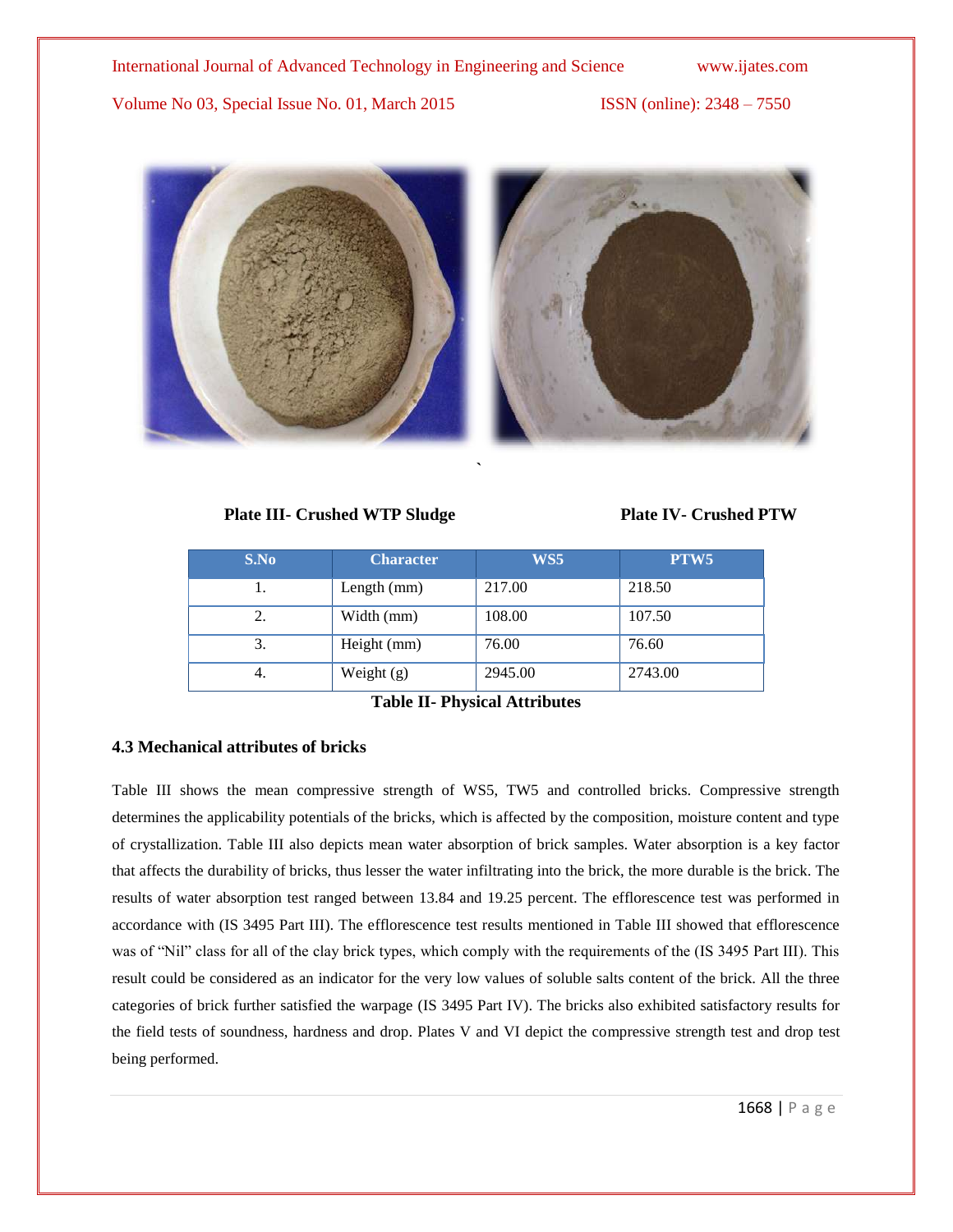# International Journal of Advanced Technology in Engineering and Science www.ijates.com

Volume No 03, Special Issue No. 01, March 2015 ISSN (online): 2348 – 7550

| S.No | <b>Property</b>     | WTPS5           | PTW <sub>5</sub> | <b>Controlled</b> | <b>Permissible</b> |
|------|---------------------|-----------------|------------------|-------------------|--------------------|
|      |                     |                 | <b>Bricks</b>    | <b>Range</b>      |                    |
|      |                     |                 |                  |                   | $10-15$            |
|      | Compressive         | 14.47           | 04.68            | 10.28             | (Class AA)         |
| 1.   | Strength $(N/mm^2)$ |                 |                  |                   | $3 - 7$            |
|      |                     |                 |                  |                   | (Class B)          |
| 2.   | Water Absorption    | 13.84%          | 19.52%           | 17.21%            | $<$ 20%            |
| 3.   | Efflorescence       | N <sub>il</sub> | Nil              | Nil               | Slight             |
| 4.   | Warpage             | Negligible      | Negligible       | Negligible        |                    |
| 5.   | Soundness           | Satisfactory    | Satisfactory     | Satisfactory      | $\qquad \qquad$    |
| 6.   | <b>Hardness</b>     | Satisfactory    | Satisfactory     | Satisfactory      | $\qquad \qquad$    |
| 7.   | Drop Test           | Satisfactory    | Satisfactory     | Satisfactory      | $\qquad \qquad$    |

**Table III- Mechanical Attributes**



**Plate V- Compressive Strength Test** Plate VI- **Drop Test** 



# **4.4 Thermal conductivity of bricks**

Table IV depicts the mean results for the thermal conductivity test performed on the brick samples. The results of thermal conductivity test ranged from 0.11 for PTW to 0.15 W/mK for controlled bricks. The thermal conductivity for PTW5 came out to be the lowest among the lot.

| S.No                                 | <b>Property</b>             | WS5   | PTW <sub>5</sub> | <b>Controlled Bricks</b> |
|--------------------------------------|-----------------------------|-------|------------------|--------------------------|
|                                      | Thermal Conductivity (W/mK) | 0.132 |                  |                          |
| $\mathbf{r}$<br><b>THIT THE</b><br>. |                             |       |                  |                          |

# **Table I- Thermal Conductivity**